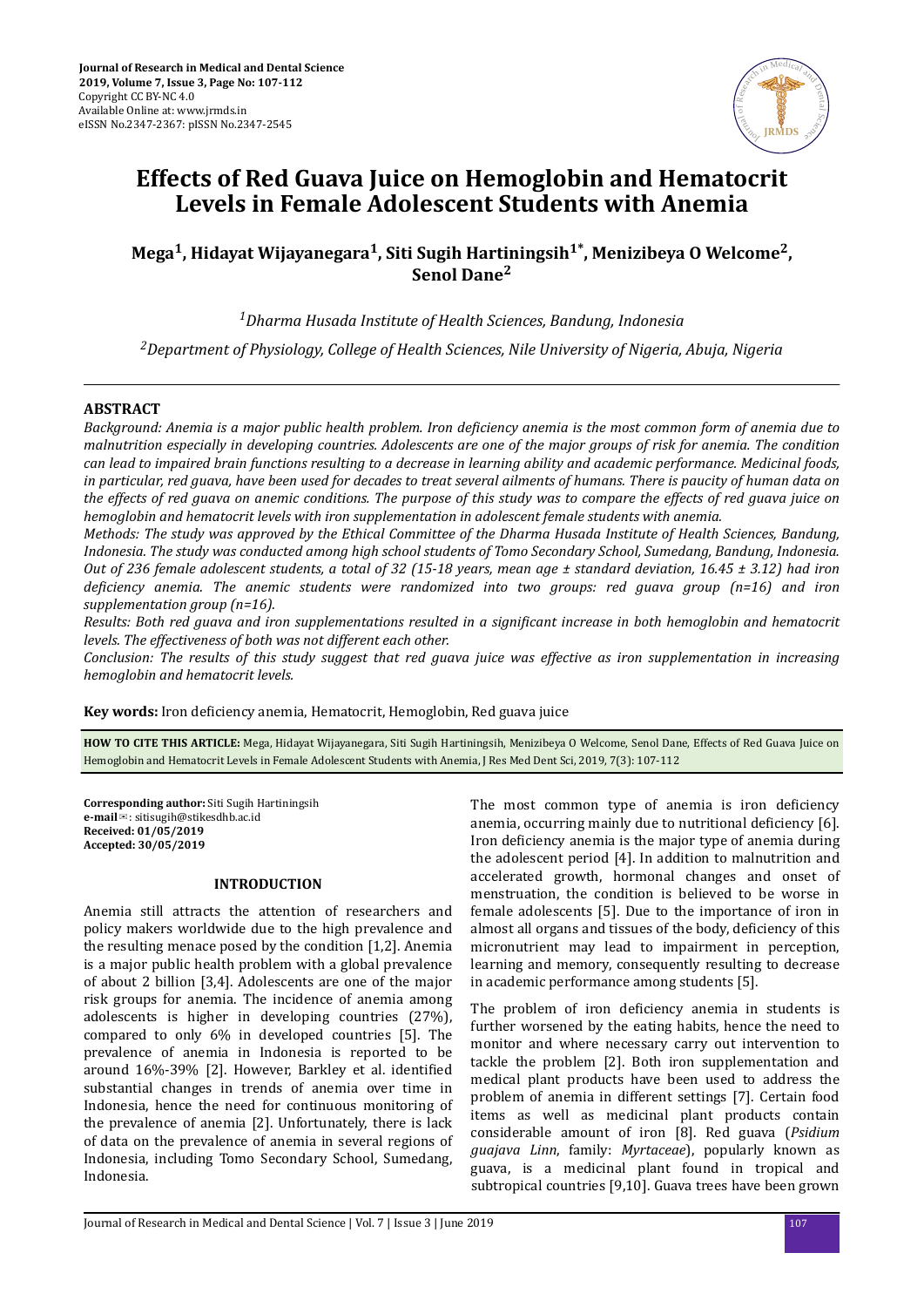by many other countries, thus allowing production around the world [11]. Teas, infusions, and decoctions prepared from the leaves, root, bark, seeds, fruits, and flowers are safe for oral and topical application and used for treatment purposes [9,12]. The fruit serves as food [9].

Though, traditionally, preparations of the leaves have been used in folk medicine in several countries, mainly as anti-diarrheal ant- dehydration remedy [13], over the past decades, accumulating data have shown that red guava is effective in addressing different infections, including gastroenteritis and dysentery [9,14-17], act as immunostimulant [18], anti-hyperglycemic [19], antiapoptotic [18,20], chemopreventive, chemotherapeutic [21], hepatoprotective [22], antioxidant [23], anti-allergy, cardioactive, and antinociceptive agent [24]. An animal study conducted by Uboh et al. revealed that red guava extract significantly increased hemotocrit and hemoglobin levels [25]. However, there is lack of human data on the effects of red guava on hematocrit and hemoglobin levels. No study has specifically addressed possible effects of red guava on the levels of hemoglobin and hematocrit in patients with anemia.

The purpose of this study was to investigate the effects of red guava juice on the levels of hemoglobin and hematocrit in female students with iron deficiency anemia.

## **MATERIALS AND METHODS**

#### **Ethical statement and clearance**

The study was approved by the Ethical Committee of Dharma Husada Institute of Health Sciences, Bandung, Indonesia (ethical clearance number: 010/STIKes- DHB/ Sket/PSKBS2/X/2017).

# **Participants**

Before the commencement of the study, 236 female adolescent female students of Tomo Secondary School, Sumedang, Bandung, Indonesia, were approached to volunteer for the study after the aims and objectives, study methodology, expected risks and benefits had been thoroughly explained to them.

Students were free to discontinue or withdraw from the study at any given point. A total of 228 who volunteered for the study were screened for anemia. Of them, 43 students who had positive signs of anemia on the basis of preliminary assessment were selected for hematological investigation. However, 33 volunteered for the hematological investigation.

Based on the results of hematology, one of the 33 participants was excluded as the participant did not have iron deficiency anemia and was referred to the nearest Health Center further for diagnosis and treatment. A total of 32 (range 15-18 years, mean age ± standard deviation,  $16.45 \pm 3.12$ ; weight 42-56 Kg, average 47.38  $\pm$  2.14 Kg) had iron deficiency anemia according to hemoglobin, hematocrit and serum ferritin levels.

The anemic students were randomized into two groups: red guava group (n=16) and iron supplementation group (n=16). Their age range was from 15 years to 18 years (mean age  $\pm$  standard deviation, 16.45  $\pm$  3.12). There was no age and body weight difference between the two groups.

## **Inclusion criteria**

- 1. Willingness to participate.
- 2. The presence of anemia
- 3. Absence of any other health problems based on recent medical examination.

#### **Exclusion criteria**

- 1. Unwillingness to participate in the study.
- 2. Presence of other health problems other than anemia such a metabolic, cardiac or renal disease, which may affect hemoglobin or hematocrit based on anamnesis.

#### **Procedure**

This study was conducted for 2 weeks i.e., from December 2017-January 2018. After approval of the experimental protocol, the aims and objectives of the study were explicitly explained to the participants before commencing the experiment.

All the volunteers signed an informed consent before starting the experimental session. The first phase of the study was carried out by checking for conjunctiva pallor and capillary refill. Students who had pallor and a delayed capillary refill (normal 1-2 seconds) were brought to the local health laboratory for hemoglobin and hematocrit analysis. The 32 students reported after 12 h overnight fast and 4 ml venous blood sample was collected for analysis. All students were told to completely abstain from iron rich foods such as cow milk, meat, eggs, oranges, beans, peas, and strawberries. The participants were randomized by assigning random numbers generated using Excel sheet, the list of participants was rearranged according to the random numbers. 16 students each were assigned in each group. For duration of 2 weeks, one group received red guava juice and the other received iron tablet daily. They were given a list of foods with high iron content (including meat, liver and spinach) and advised not to consume the stated foods.

#### **Obtention and preparation of red guava juice**

Fresh guava fruits without lesions induced mechanically or by pathogens were purchased locally from Saluyu Jaya village in Majalengka sub-district, Bandung, Indonesia. The fruits were identified and authenticated by an Agriculturist from the Food Crops and Horticulture Services of West Java Province Government, and the voucher specimen was deposited in the herbarium (184/B. JmB. BR. IV/3.2017).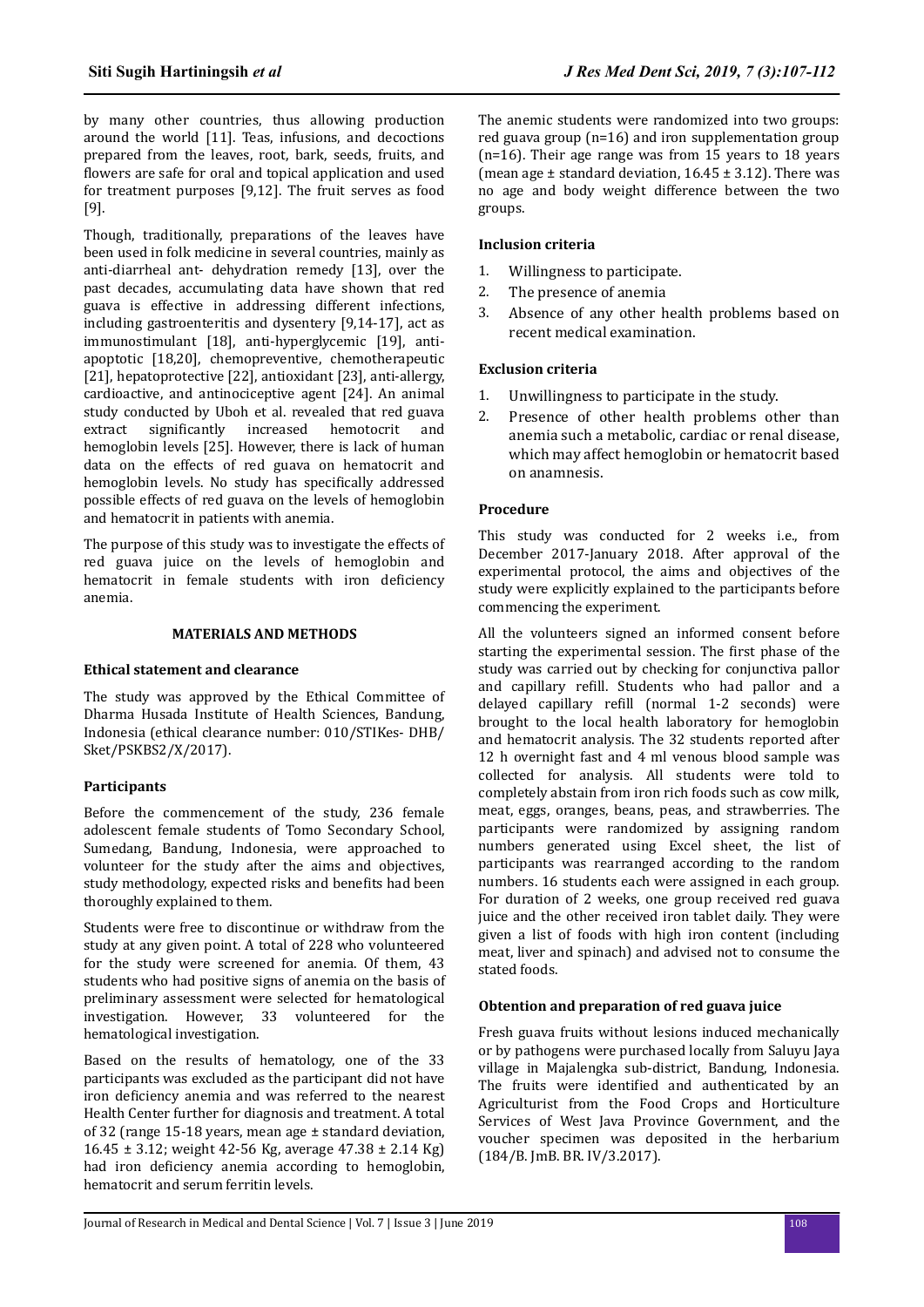The fruits were prepared according to the following recommendations [12] with modifications. The fruits were thoroughly washed in running water, kept in a 0.1% sodium hypochlorite solution for 1 h, then washed in distilled water. The fruits were ground in a blender (Maspion group, Kembang Jepun 38-40, Surabaya 60162, East Java, Indonesia) and subjected to manual filtration. The resulting juice was stored in perfect condition under refrigeration at -25°C before administration.

# **Supplementation of red guava juice**

Sixteen participants included in group A were supplemented with 100 ml of red guava juice everyday under direct supervision for 2 weeks. The quantity of red guava juice was based on the calculation that each 100 ml contains about 0.69 mg of iron (the quantity required by adolescent females is about 0.7 mg-0.9 mg of iron per day at early adolescent stage to 2.2 mg iron per day or even more in heavily menstruating adolescents [26].

## **Iron supplementation**

All participants from the iron supplementation group received a daily dose of ferrous sulfate 300mg, which is equivalent to 60 mg of elemental iron (i.e.,  $300 \times 0.2$ ).

#### **Identification of anemia**

## **Determination of conjunctival pallor and capillary refill** time

Conjunctival pallor and capillary refill time were used as measures for screening. Conjunctival pallor and capillary refill time were determined as earlier reported [27]. Conjunctival pallor or capillary refill time is recommended for anemia screening [27].

# **Collection of blood samples**

A maximum of 4 ml of venous blood samples were collected from the antecubital fossa by using aseptic methods, and dispensed into EDTA tubes for hematology for determination of hemoglobin and hematocrit. Sample tubes were obtained from Becton Dickinson (Plymouth, United Kingdom). Blood samples collected in EDTA tubes were stored and transported in cold styrofoam boxes and analyzed within 4 h of collection. Blood was allowed to clot at room temperature (25°C) and was centrifuged at 3000 × g for 15 min [28].

#### **Determination of hemoglobin, hematocrit and serum ferritin levels**

Hemoglobin, hematocrit, were measured by using validated MSLAB07 plus Hematology Analyzer (Guangzhou MeCan Medical Limited, Guangzhou, Guangdong, China). Reagents, calibrators, and controls were obtained from the instrument manufacturer. Analysis of samples was performed within 8 h of blood draw. Automated determination of hemoglobin, hematocrit levels were performed according to the manufacturer's specifications.

The hemoglobin cut-off point indicating anemia was done according the World Health Organization. A value less than 12 g/dl or 120 g/l for females (aged 12 years-18 years) was considered as anemia according [25]. Hematocrit was considered to be abnormal at values <0.36 for females [28].

Serum samples for measurement of ferritin were stored at -70°C until they were sent to the Biochemical Laboratory of the Health Center at Sumedang, Bandung, Indonesia for analysis. Ferritin concentration was measured by ELISA technique as previously described [29]. Iron deficiency was defined as ferritin levels <12  $\mu$ g/l [30]. All participants with iron deficiency had serum ferritin levels lower than <12 µg/l.

## **Statistical analysis**

The SPSS software (version 18.0 for Windows) was used for statistical data analysis. Results are expressed as mean ± standard deviation (SD) as well as in percentages (%). The pattern of data distribution was evaluated by Kolmogorov Smirnov test. Repeated Measures Test in General Linear Model was used for comparison of results of hemoglobin and hematocrit before and after (two measures:  $7<sup>th</sup>$  and  $14<sup>th</sup>$  days) therapy. Differences were considered statistically significant at p<0.05.

### **RESULTS**

There were no statistically significant differences in the pretest values of hemoglobin and hematocrit levels between the red guava group and iron supplementation group. Both red guava and iron supplementation in the female students led to increase in both hemoglobin and hematocrit levels (p=0.00) (Figures 1-4). However, there was no statistically significant differences in the values of posttest hematocrit and hemoglobin values between the red guava group and iron supplementation group (F=2.57, p=0.1).



**Figure 1: Hemoglobin levels (g/dl) before (7th day) and after (14th day) treatment with red guava juice**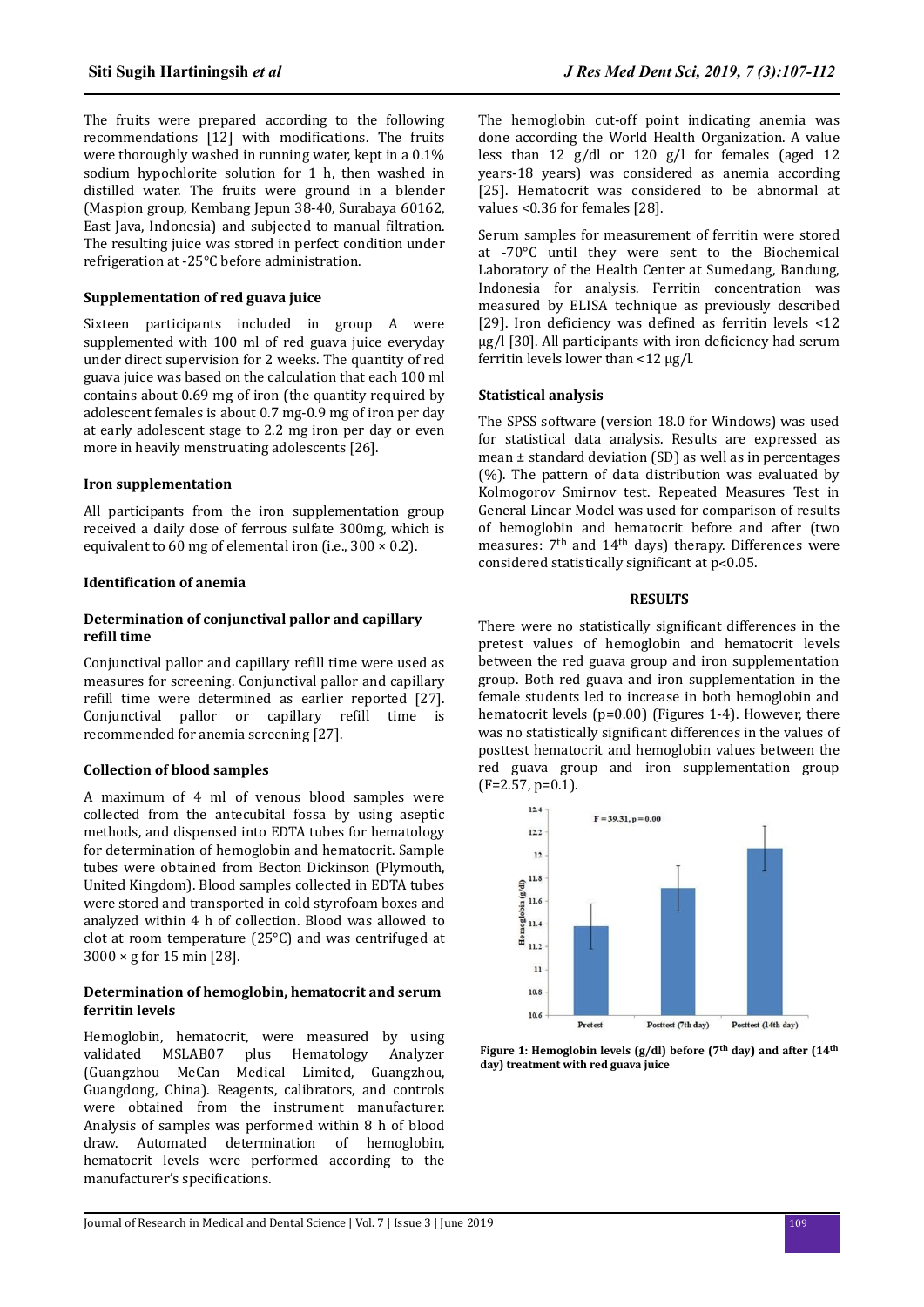

**Figure 2: Hematocrit levels (%) before (7th day) and after (14th day) treatment with red guava juice**



**Figure 3: Hemoglobin levels (g/dl) before (7th day) and after (14th day) of iron supplementation**



**Figure 4: Hematocrit levels (%) before (7th day) and after (14th day) of iron supplementation**

#### **DISCUSSION**

The use of medical plants for food and treatment is an integral part of the cultures in many parts of the world [31]. These cultures promote health and quality of life with therapies based on the use of natural products [32]. Given that plants have been widely used as herbal medicines, several approaches are now being carried out to discover new bioactive compounds from natural sources [33]. The results of this study suggest that a 2 week supplementation with red guava juice can be effective is treating iron deficiency anemia, which accounts for about 50% of all anemias. Iron deficiency anemia is worse in tropical and subtropical countries due to endemicity of malaria and other parasitic infections

[25]. Interestingly, the effects of red guava juice were comparative with those of iron supplementation group. Consequently, red guava juice can be used in place of iron supplementation because it is easier to produce and cheaper. Red guava contains a substantial quantity of iron. The iron content of this medicinal plant is estimated to be about 6.91 mg/kg or equal to 0.69 mg/100 g, which is greater than the iron content in meat (2 mg/kg or equal to 0.2 mg/100 g of iron), liver (5 mg/kg or equal to 0.5 mg/100 g of iron) [34-36]. Although different parts of this plant have been used traditionally to treat many diseases including bleeding gums [25], no empirical investigation has been conducted in humans on the effects of red guava on hematological indices of anemia.

The fact that no significant difference was observed between the iron supplementation group who took 300 mg of ferrous sulfate (60 mg of elemental iron) and the red guava group possibly, suggests some differences in intestinal absorption of iron in different sources. Though 60 mg of elemental iron is relatively high, there are currently many recommendations on oral iron dosage, which vary with age, gender, and physiological states, and may range from 8 mg to 60 mg per day [37-42]. Ingestion of iron within a period of two weeks successfully treated the observed anemia in the volunteers. Indeed iron is absorbed within 24 h-48 h following ingestion [43]. Incorporation of elemental iron into hemoglobin occurs within 4-7 days, but may be as early as 2-3 days, depending on dietary and other factors [44,45]. Iron absorption may even occur within a shorter period of 1 h-6 h depending on the time after food ingestion or fasting [46]. However, Goodnough et al. noted that in patients with iron deficiency about 50% of "intravenous iron" is incorporated into hemoglobin in 3-4 weeks [47]. The reasons for these discrepancies in data are not exactly clear. But it may be due to differences in methodological approaches and peculiarities in intestinal absorption, transport and turnover rate of iron/ hemoglobin in different individuals as well as the presence of diseases that affect iron metabolism and turnover.

The majority of works on the medicinal importance of red guava has been focused on the leaves, which is traditionally used in folk medicine to treat a couple of human diseases including diabetes mellitus, hypertension, infections (gastrointestinal, respiratory, dental, cutaneous), cancer, menstrual problems, pain, hepatic problems among others [48,49].

However, the fruit is the most palatable portion of red guava. Thus the fruit is the most important part of red guava [12]. From the above, the plant has substantial economic importance, in addition to its taste and flavor [12]. Apart from our study, the effects of guava on indices of anemia have not been explored empirically in humans.

Though the mechanisms of action of red guava is not exactly clear, several studies performed around the globe have shown that the medicinal plant contains tens of molecules including over 60 types of compounds: alkaloids, flavonoids, glycosides, polyphenols, saponins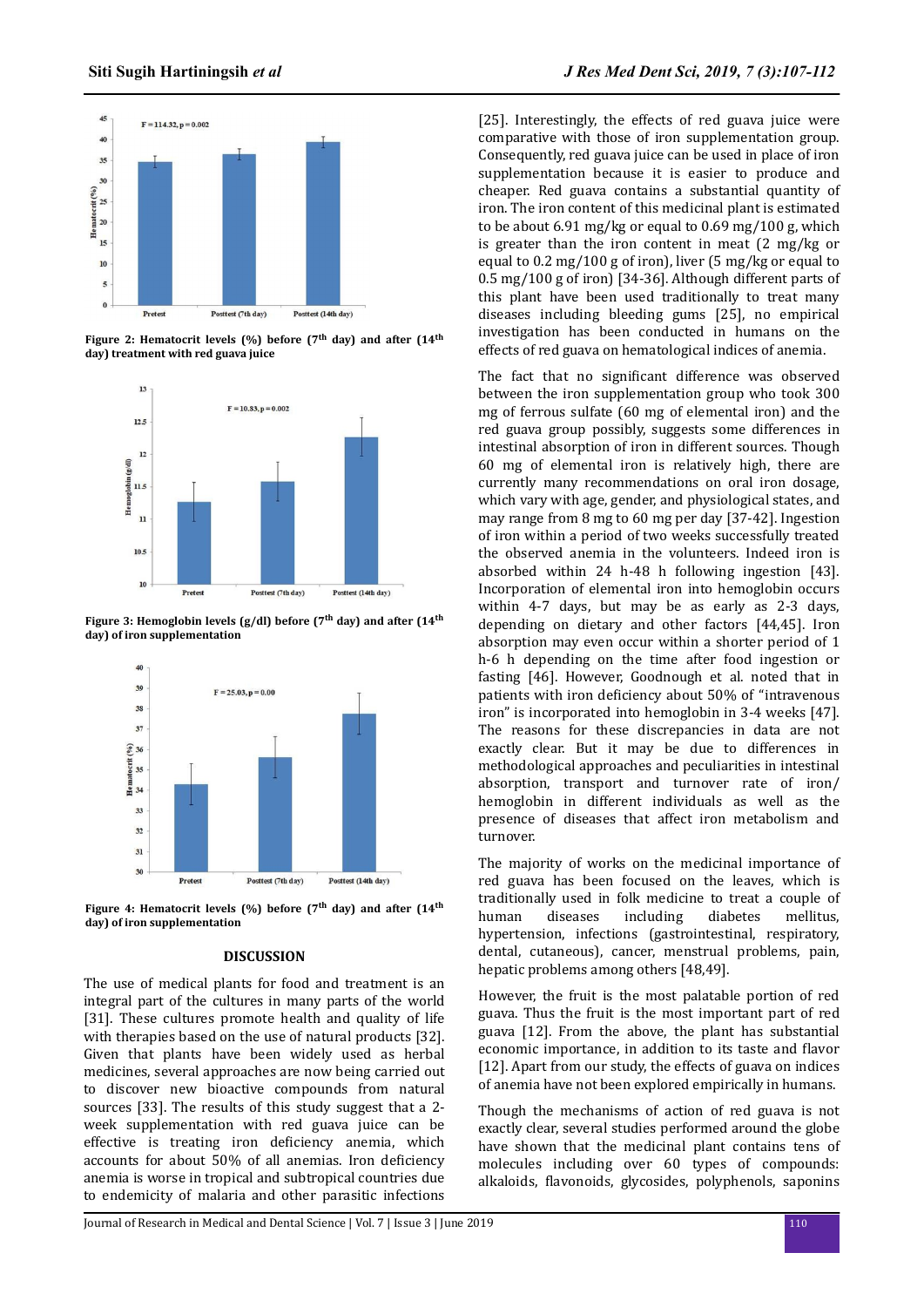[25], anthocyanins, carotenoids, essential oils, fatty acids, lectins, tannins, triterpenes, vitamin C [25], ellagitannins, proanthocyanidins, dihydrochalcones, anthocyanidins, stilbenes, acetophenones, benzophenones, phlorizin, nothofagin, astringin, chrysin-C-glucoside, valoneic acid, bilactone, cinnamoyl-glucoside, dimethoxycinnamoylhexosides [50], gallic acid, epigallocatechin gallate, syringic acid, o-coumaric acid, resveratrol, quercetin, catechin [13], gallic acid, caffeic acid, guaijaverin, carotenoids, triterpenoids [13,24], and quercetin [25]. The role of red guava juice in mediating increase in hemoglobin and hematocrit levels may in part be due to its pleiotropic activities including its antioxidant action. Red guava was shown to suppress inflammatory molecules such as iNOS and NF-κB through activation of PPARγ [10,50].

#### **CONCLUSION**

Red guava juice was effective in increasing hemoglobin and hematocrit levels of female students with anemia. The effects of red guava on hemoglobin and hematocrit levels were comparable to the effects achieved upon administration of iron supplementation. Red guava is a very cheap fruit that even the less privileged people can acquire it easily. Therefore, this fruit juice can be effective not only in managing inflammatory, oxidative states, but also, treat iron deficiency anemia.

#### **ACKNOWLEDGEMENT**

We acknowledge Dr. HJ. Suryani Soepardan, Chairman of Dharma Husada, Bandung; Principal of Tomo Secondary School, Sumedang, Indonesia, and their co-workers who helped at one or more phases of the study.

#### **CONFLICT OF INTEREST**

The authors declare that there is no conflict of interest regarding the publication of this manuscript.

# **REFERENCES**

- 1. World Health Organization. Haemoglobin concentrations for the diagnosis of anaemia and assessment of severity. Geneva: World Health Organization, Vitamin and Mineral Nutrition Information System 2011.
- 2. Barkley JS, Kendrick KL, Codling K, et al. Anaemia prevalence over time in Indonesia: estimates from the 1997, 2000, and 2008 Indonesia family life surveys. Asia Pac J Clin Nutr 2015; 24:452-5.
- 3. Pasricha SR. Anemia: A comprehensive global estimate. Blood 2014; 123:611-2.
- 4. Wang M. Iron deficiency and other types of anemia in infants and children. Am Fam Physician 2016; 93:270-8.
- 5. Balcı YI, Karabulut M, Gürses D, et al. Prevalence and risk factors of anemia among adolescents in Denizli, Turkey. Iran J Pediatr 2012; 22:77-81.
- 6. Kassebaum NJ, Jasrasaria R, Naghavi M, et al. A systematic analysis of global anemia burden from 1990 to 2010. Blood 2014; 123:615-24.
- 7. Trumbo P, Yates AA, Schlicker S, et al. Dietary reference intakes: Vitamin A, vitamin K, arsenic, boron, chromium, copper, iodine, iron, manganese, molybdenum, nickel, silicon, vanadium, and zinc. J Acad Nutr Diet 2001; 101:294.
- 8. US Department of Agriculture, Agricultural Research Service. USDA national nutrient database for standard reference. Nutrient Data Laboratory 2013.
- 9. Morais-Braga MF, Carneiro JN, Machado AJ, et al. Psidium guajava L., from ethnobiology to scientific evaluation: Elucidating bioactivity against pathogenic microorganisms. J Ethnopharmacol 2016; 194:1140-52.
- 10. Li PY, Hsu CC, Yin MC, et al. Protective effects of red guava on inflammation and oxidative stress in streptozotocin-induced diabetic mice. Molecules 2015; 20:22341-50.
- 11. Salazar DM, Melgarejo P, Martínez R, et al. Phenological stages of the guava tree (Psidium guajava L.). Sci Hortic 2006; 108:157-61.
- 12. Simão AA, Marques TR, Marcussi S, et al. Aqueous extract of Psidium guajava leaves: phenolic compounds and inhibitory potential on digestive enzymes. An Acad Bras Cienc 2017; 89:2155-65.
- 13. Seo J, Lee S, Elam ML, et al. Study to find the best extraction solvent for use with guava leaves (Psidium guajava L.) for high antioxidant efficacy. Food Sci Nutr 2014; 2:174-80.
- 14. Adeyemi OS, Akanji MA. Biochemical changes in the kidney and liver of rats following administration of ethanolic extract of Psidium guajava leaves. Hum Exp Toxicol 2011; 30:1266-74.
- 15. Gutiérrez RMP, Mitchell S, Solis RV. Psidium guajava: A review of its traditional uses, phytochemistry and pharmacology. J Ethnopharmacol 2008; 117:1-27.
- 16. Shruthi SD, Roshan A, Sharma S, et al. A review on the medicinal plant Psidium guajava Linn. (Myrtaceae). J. Drug Deliv Ther 2013; 3:162-8.
- 17. Morais-Braga MFB, Carneiro JNP, Machado AJT, et al. Psidium guajava L., from ethnobiology to scientific evaluation: Elucidating bioactivity against pathogenic microorganisms. J Ethnopharmacol 2016; 194:1140-52.
- 18. Laily N, Kusumaningtyas RW, Sukarti I, et al. The potency of guava psidium guajava (l.) leaves as a functional immunostimulatory ingredient. Procedia Chem 2015; 14:301-7.
- 19. Kumari S, Rakavi R, Mangaraj M. Effect of guava in blood glucose and lipid profile in healthy human subjects: A randomized controlled study. J Clin Diagn Res 2016; 10: BC04-7.
- 20. Dos Santos RC, Ombredane AS, Souza JMT, et al. Lycopene-rich extract from red guava (Psidium guajava L.) displays cytotoxic effect against human breast adenocarcinoma cell line MCF-7 via an apoptotic-like pathway. Food Res Int 2018; 105:184-96.